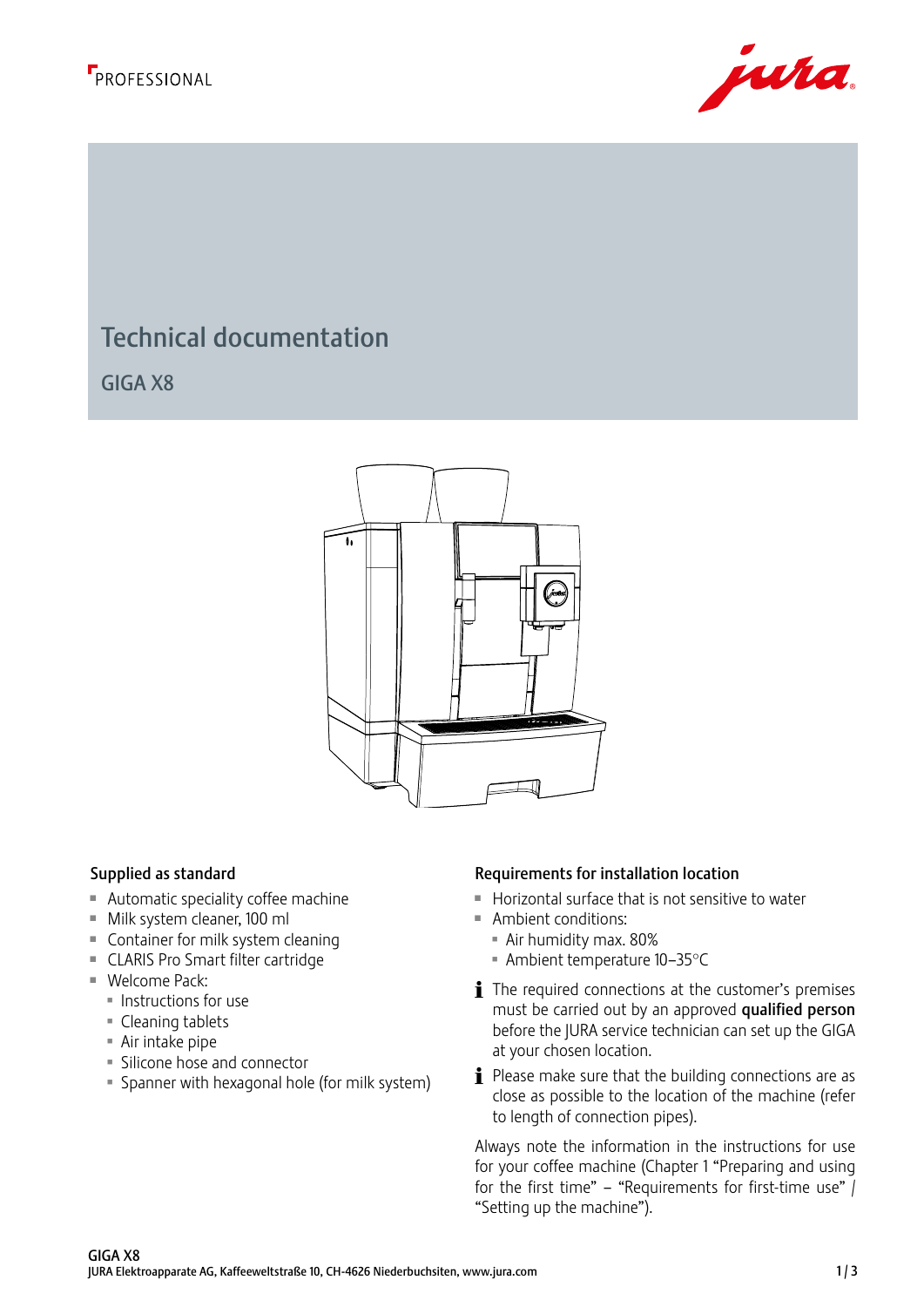## Dimensions





Outline Side outline

General space needed